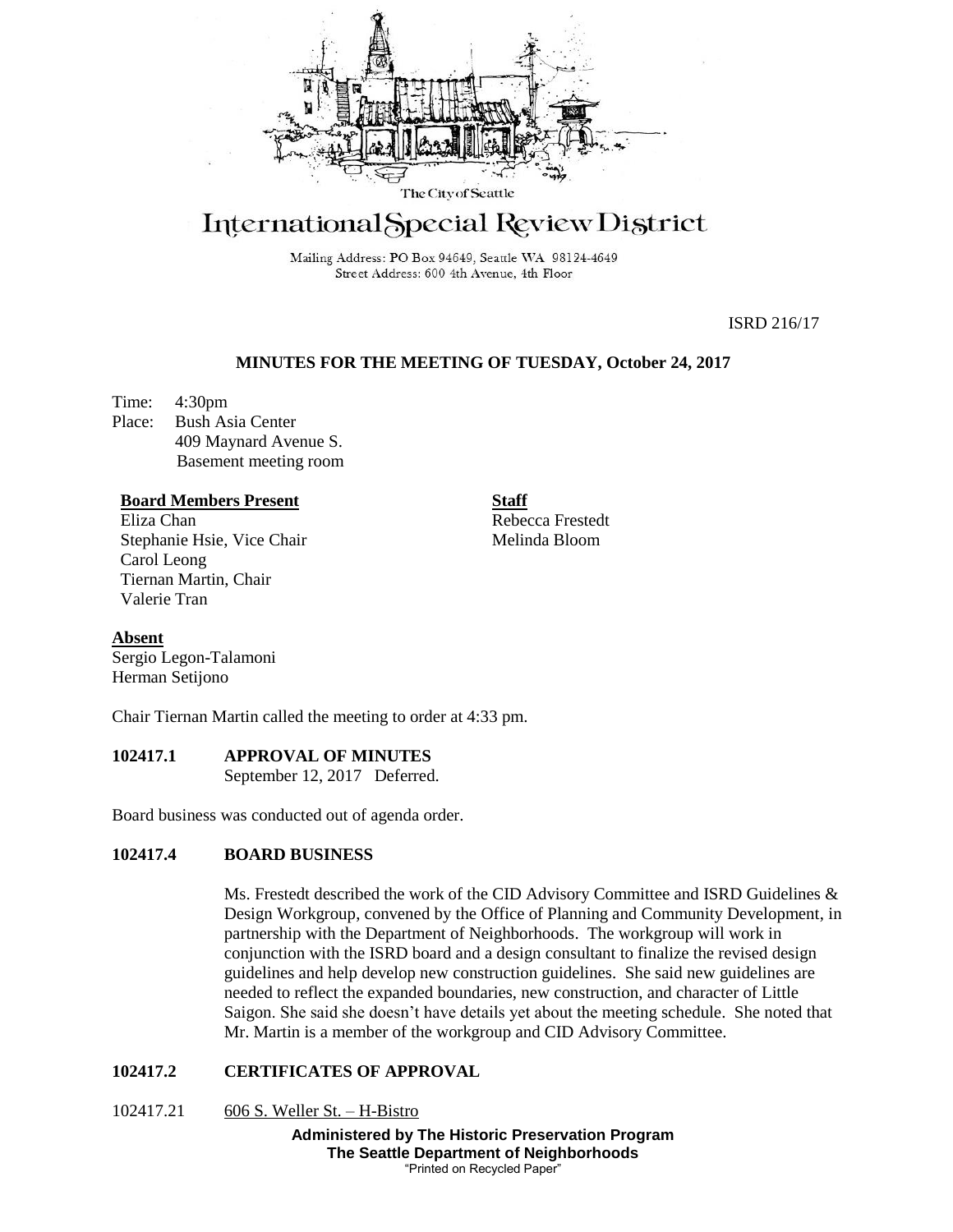*Applicant*: Peter Lai, sign contractor

Ms. Frestedt explained the proposed installation of a new awning frame and vinyl cover, featuring business signage for H-Bistro to be applied to the face of the awning. The proposal also includes installation of a 2-sided blade sign to be attached to the awning frame. Exhibits included photographs, plans and samples. This building was constructed in 1909, but has undergone significant alterations, in the 1960s. As a result, she said it is a non-contributing building. It is located within the Retail Core and the Asian Design Character District.

Applicant Comment:

Peter Lai explained they will remove the existing sheet metal awning and replace it with new frame with a black fabric cover. Lettering on the face of the awning will be in white. An aluminum powder-coated blade sign will be installed over the sidewalk, with full-color digital wood grain print and text.

Ms. Hsie asked if the awning dimension matches adjacent awning.

Mr. Lai said it is the same size.

Mr. Martin asked why the digital wood pattern.

Mr. Lai said wood is not as durable as aluminum.

Mr. Martin asked about sign attachment.

Mr. Lai said it will attach with an eye hook under the awning with two stainless steel bolts.

Ms. Leong asked if a bird deterrent plan was explored.

Mr. Lai said there is netting underneath to prevent access.

Public Comment: There was no public comment.

Board Discussion:

Ms. Leong said she had no issues with what was presented but said mention of bird deterrent should be included in motion.

Mr. Martin appreciated that the awning is in keeping with the design of others in the neighborhood. He noted that the faux-wood graphics break away from the desired earthen materials, but that wouldn't stop him from supporting the proposal in this instance. He said he appreciates the inclusion of Chinese characters.

Ms. Leong agreed.

Ms. Frestedt stated that the reference to earthen materials is included under SMC 23.66.336- Exterior building finishes.

Action: I move that the International Special Review District Board recommend approval of a Certificate of Approval for an awning and signage, with the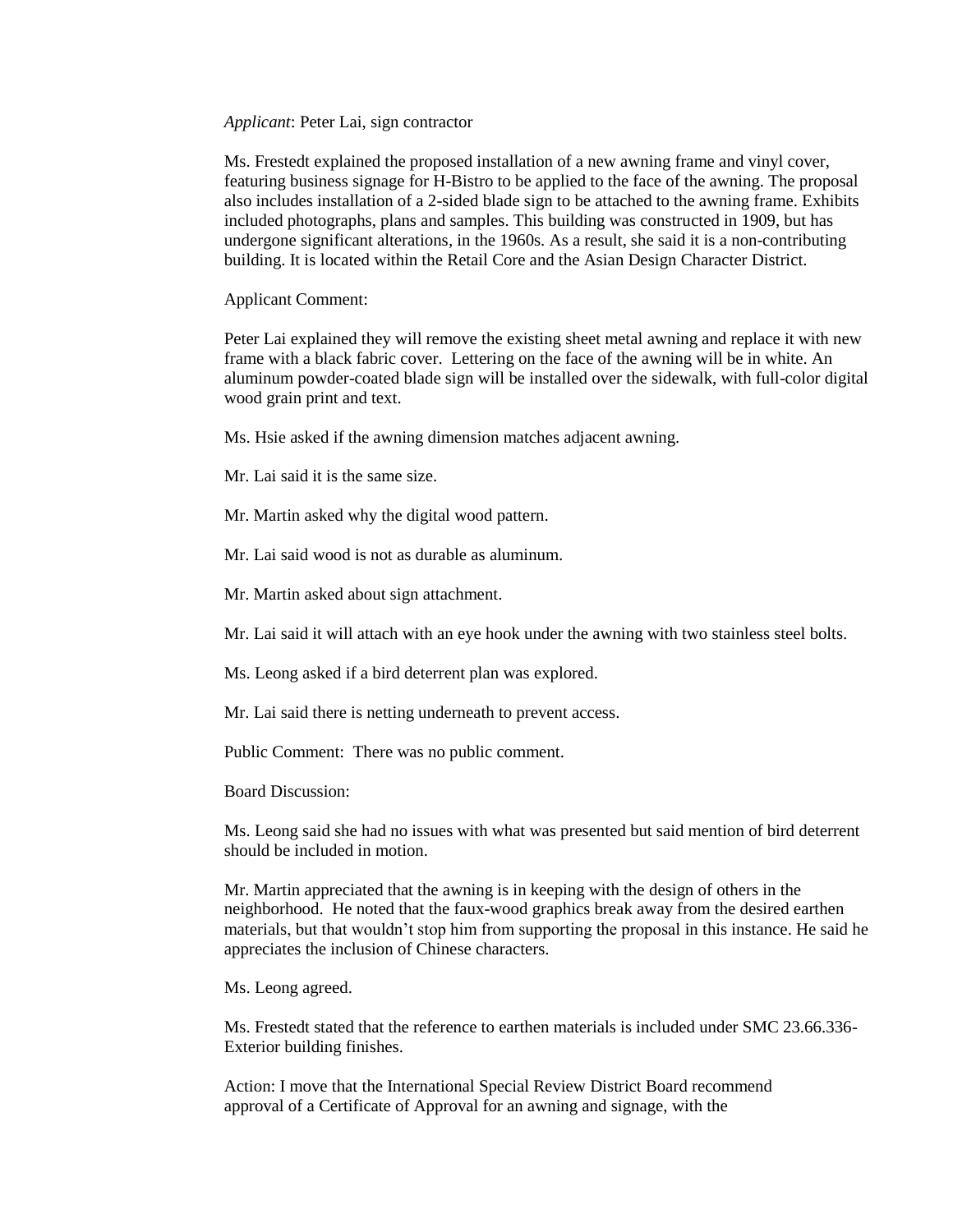recommendation that netting / bird deterrent but used. As a general statement, the Board desires that earthen materials be used but since this is a secondary blade sign and not primary, the Board recommends approval.

The Board directs staff to prepare a written recommendation of approval, based on consideration of the application submittal and Board discussion at the October 24, 2017 public meeting, and forward this written recommendation to the Department of Neighborhoods Director.

The proposed awning and signage meets the following sections of the **International Special Review District Ordinance and** a**pplicable Design Guidelines:**

**Design Guidelines for Awnings and Canopies I. Awnings and Canopies**

**Design Guidelines for Signs** 

**SMC 23.66.336 – Exterior building finishes SMC 23.66.336 – Exterior building finishes A. General Requirements B. Exterior building finishes within the Asian Design Character District 5. Awnings SMC 23.66.338 - Signs**

**Secretary of the Interior Standard #9 & 10**

MM/SC/SH/VT 5:0:0 Motion carried.

102417.22 501 S. Jackson St. – Buty Building *Applicant*: Shari Rust, New Image Creative

> Ms. Frestedt explained the proposed work which consists of: installation of two (2) illuminated open pan channel letter signs, featuring white neon, and two (2) singlesided, non-illuminated signs for 85c Bakery Café, and installation of printed window film to be installed in two of the storefront windows, for screening purposes. Exhibits included photographs, plans and samples. The Buty Building was constructed in 1901, with additions in 1911. It is a contributing building located within the Retail Core and the Asian Design Character District.

> Ms. Frestedt said that the Board recommended approval for a Change of Use on September 12, 2017. She expressed concern from the staff perspective that Option #1 of the alternatives for signage above the entrance is in conflict with Secretary of the Interior's Standard #2 because it obscures architectural framing details within the transom windows. She added that it is the staff opinion that the inclusion of nonbusiness name-related text on within the window opening is not characteristic of approved screening, window film or storefront design elsewhere in the District. Staff recommends that the Board defer this portion of the proposal pending submission of options for alternative window treatments, including other materials such as shades or neutral colored blinds that do not detract from the storefront design.

Applicant Comment: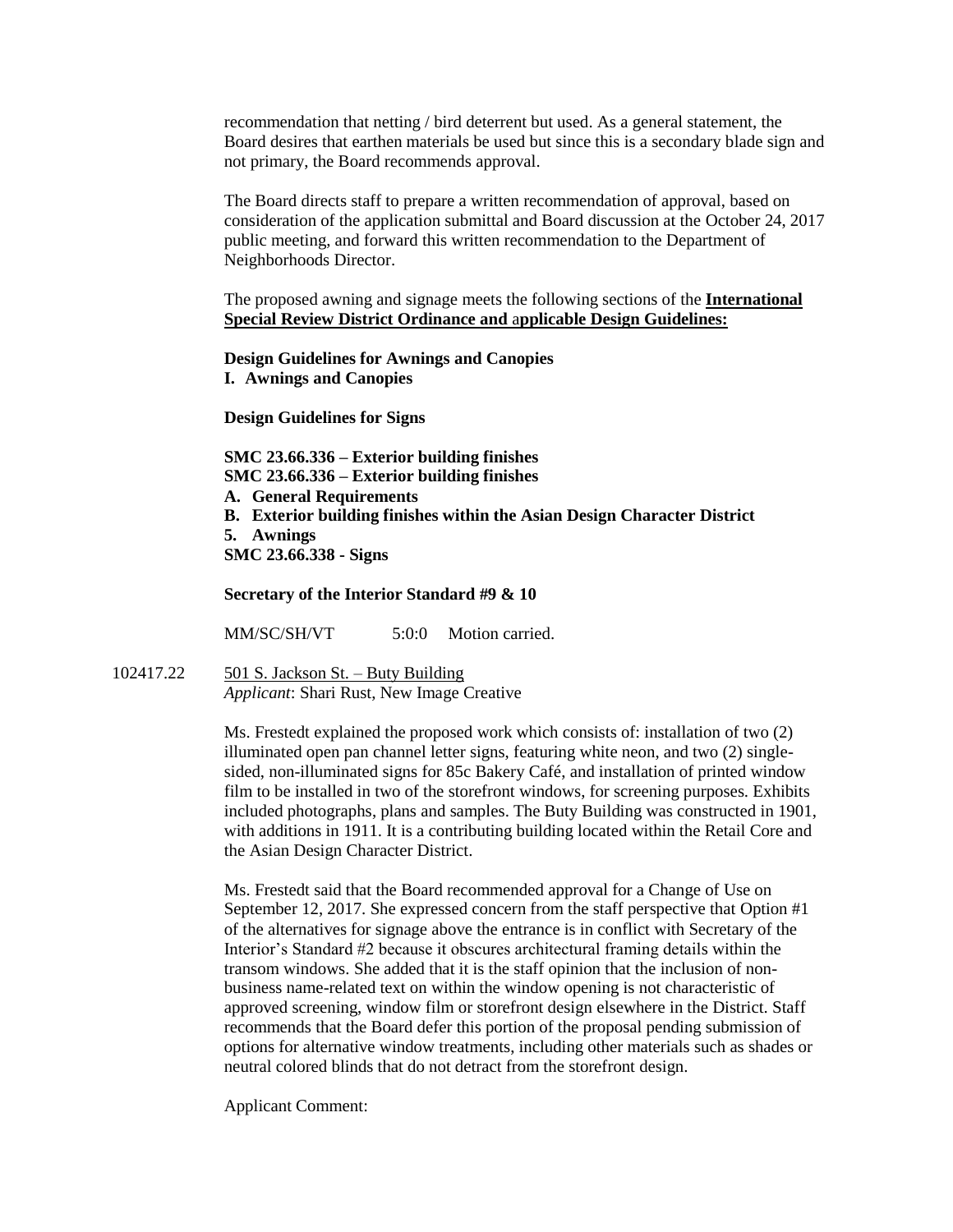Doug Dosmann, New Image Creative, explained two sets of open pan channel letters with business name - 85°C - will be applied; aluminum backing will be painted to match red brick color to blend in. 85°C will have double tube neon; Bakery and Café, will have single tube neon. Same signage will be used on north and west elevations. He said that the existing Chinese characters (for the Kai Ping Association) will be relocated and mortar will be repaired. Referring to the options presented for signage over the storefront, said that they decided to propose the circular sign option which will preserve all window accents; none will be covered. He said they will replace broken window. He said digital print vinyl will be applied to interior window to help deter graffiti He said they will remove vinyl from windows above the entrance. They will put up ¼" acrylic white accent to add dimension to letters on both sides. He said they will clean up what is there now.

Ms. Frestedt said the window will be restored in-kind and doesn't require Board approval. She said all existing window film will be removed. Kai Ping characters will be relocation on a separate application.

In response to a question about the Kai Ping Association signage, Ms. Frestedt said the property owner is working with the association to relocate their signs. She said the signs were installed in the last ten years.

Ms. Leong asked why single and double tubing is used.

Mr. Dosmann said because of the size of letters; 85° is large and lends itself to double tube; the other letters will have single tubes. He said the light will be the same.

Ms. Hsie asked about the rationale for adding digital screening the full width of the window.

Ms. Frestedt said the interior is being reconfigured and there will be a bathroom, equipment, and a dumbwaiter at this location; the function inside is prompting the need for screening. She said this came up briefly during the review of their application for the change of use.

There was discussion about the signage above the door.

Mr. Martin asked which option the applicant preferred, the square or the circle.

Mr. Dosmann said they prefer the circle because it works with the architectural elements.

Regarding the proposed screening, Mr. Martin asked if another option was considered, such as blinds or a window display.

Mr. Doemann said his firm was only asked to look at window film options.

Public Comment: There was no public comment.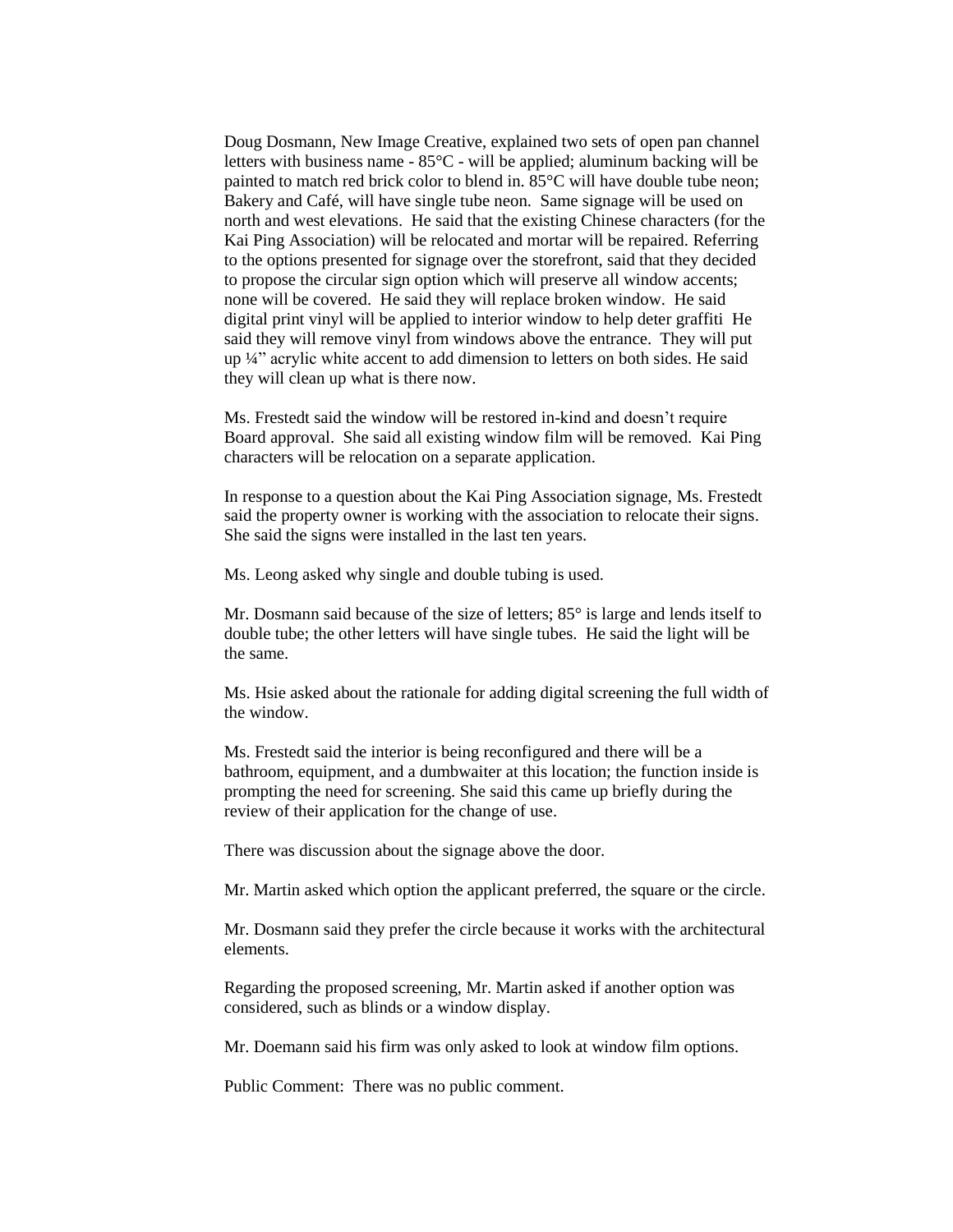There was discussion about the Kai Ping Association signage. Ms. Leong expressed concern that the association may be unaware of the sign change. Ms. Frestedt said the owner has supported removal of the signs. She does not have details about the discussion between the association and the owner.

Ms. Hsie asked about the mounting for the neon signs. She asked why they are mounted to the brick area rather than the lower datums.

Mr. Dosmann said that is where they were directed to put the signage. He said the penetrations will be in mortar only and there will be  $5 - 6$  penetrations per side.

Ms. Hsie suggested centering the sign on the window on the north elevation. She said she supports the neon signs.

Mr. Martin suggested mounting on the brick mortar at the same elevation on both sides for a unified look. He said that is the only workable space and it is the best-looking option.

Ms. Leong said that she was concerned about the amount of signs proposed; it seems excessive for the space.

Ms. Hsie noted that 85<sup>o</sup>C is there six times.

Mr. Martin said the digital prints may be an opportunity to reduce proliferation. He was interested in alternatives that are less sign-oriented; a display or a shade could reduce text and print. He said that it would be helpful to understand what was happening behind the glazing to better understand what is feasible.

Ms. Chan agreed with Mr. Martin's comments.

Mr. Martin recapped the Board's discussion. He said that although the board may not have purview over removal of the Kai Ping signs there is interest in having staff follow up with the building owner about the plans for their relocation; there was a recommendation to center the neon signs over the windows on the north and west facades; there is interest in seeing alternatives for the window screening/film.

Ms. Hsie cited Great State Burgers as a good example of vinyl application, noting that it relates to the design of the interior.

Ms. Frestedt noted that screening of one full window panel was approved at Fuji Bakery to shield view of kitchen equipment and fit in with transparency requirements. She said it was a more neutral design.

Mr. Martin suggested a strategy that adds more depth to the storefront.

Ms. Leong said she has seen other applications and the screening starts to cover too much which prevents pedestrian view into space.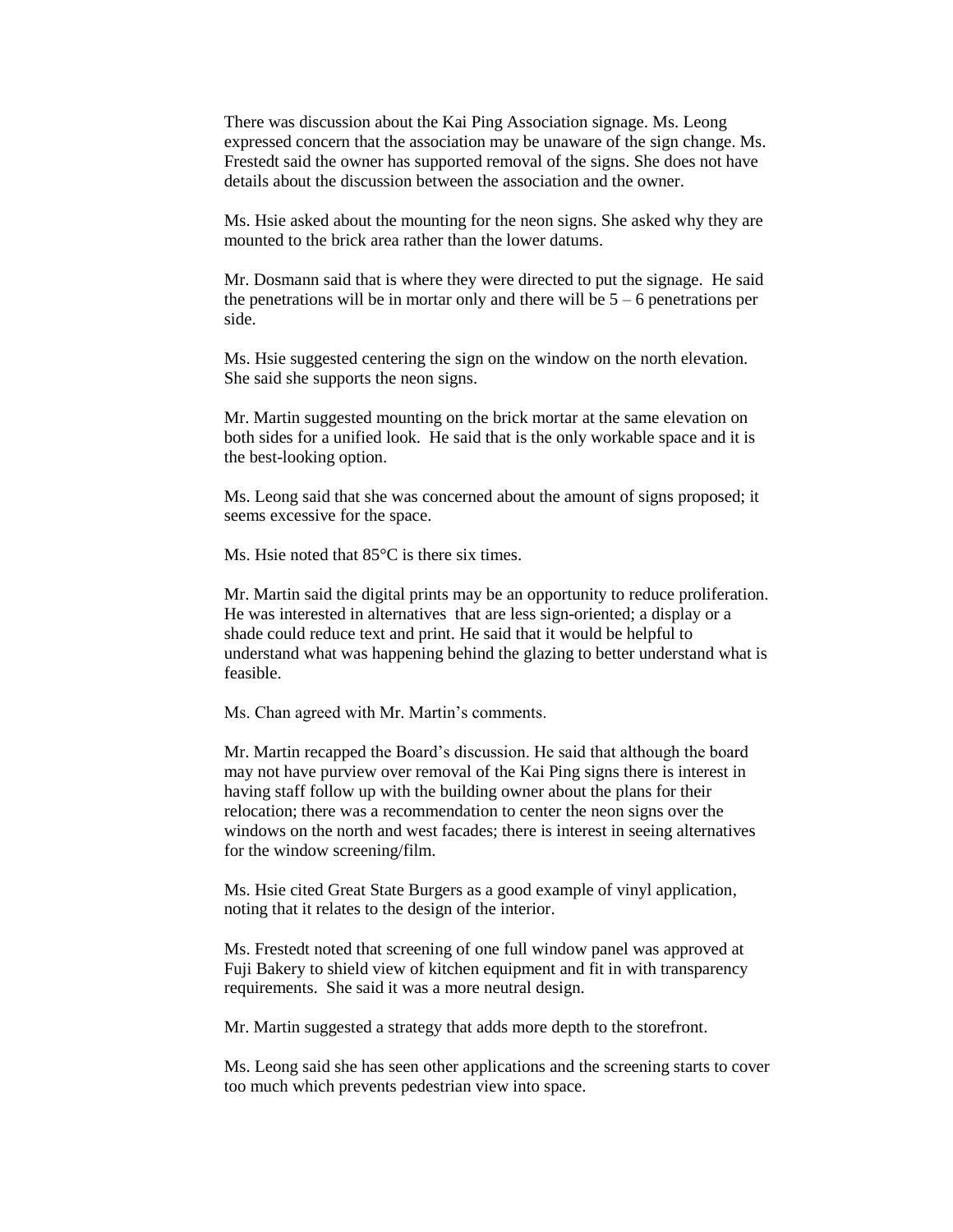Mr. Martin suggested thinking about the scale of the image.

Action: I move that the International Special Review District Board recommend approval of a Certificate of Approval for business signage, including option #2 for signage above the entrance, primary wall sign should be centered between windows on north and west elevations, and staff will follow up with the owner to relay Board concerns that the removal of the Kai Ping Association signs could compromise the character of the district.

Mr. Martin made a friendly amendment that the sign be horizontally centered on central windows of north and west facades. Ms. Leong accepted the amendment.

*The Board defers a decision on window treatments pending submission of alternatives that explore other screening options and eliminate descriptive text.* 

The Board directs staff to prepare a written recommendation of approval, based on consideration of the application submittal and Board discussion at the October 24, 2017 public meeting, and forward this written recommendation to the Department of Neighborhoods Director.

The proposed signage meets the following sections of the **International Special Review District Ordinance and** a**pplicable Design Guidelines:**

#### **Design Guidelines for Signs**

#### **SMC 23.66.336 – Exterior building finishes**

- **A. General Requirements**
- **B. Exterior building finishes within the Asian Design Character District**
- **4. Transparency requirement**

#### **SMC 23.66.338 - Signs**

#### **Secretary of the Interior Standards**

**#2.** The historic character of a property shall be retained and preserved. The removal of historic materials or alteration of features and spaces that characterize a property shall be avoided.

**#9.** New additions, exterior alterations, or related new construction shall not destroy historic materials that characterize the property. The new work shall be differentiated from the old and shall be compatible with the massing, size, scale, and architectural features to protect the historic integrity of the property and its environment.

**#10.** New additions and adjacent or related new construction shall be undertaken in such a manner that if removed in the future, the essential form and integrity of the historic property and its environment would be unimpaired.

MM/SC/CL/EC 5:0:0 Motion carried.

Ms. Frestedt said the signage can move forward independent of film.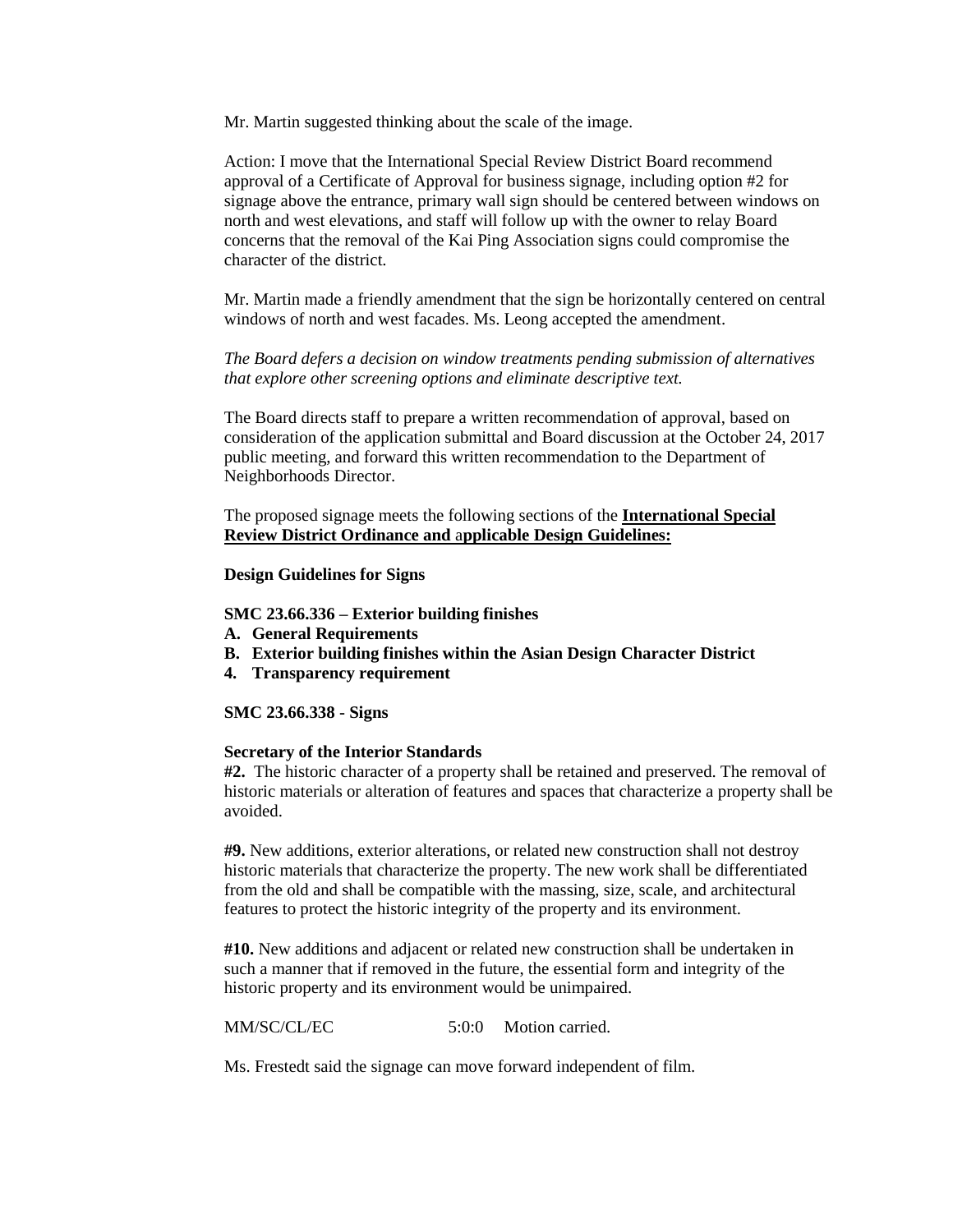#### **102417.3 BOARD BRIEFING**

102417.31 1029 S. Jackson St. – Acme Poultry *Presenter: Bill Barton, Tiscareno Associates (on behalf of Intracorp)* 

> Design briefing on proposed Preliminary Design (bulk/massing/scale) for a new 6-story mixed-use development, with one level of below grade parking, on the Acme Poultry site. Proposal includes demolition of the existing buildings on the site. The focus of this briefing will be a continuation of the refinement of the Preliminary Design proposal.

Bill Barton, Tiscareno Associates, provided an overview of the project to date. (Full report in DON file; following is a summary of Board and public questions and comments). Mr. Barton explained the presentation will be a follow up on Board comments from the July meeting and they will show integration of community feedback. He explained that they went before the Design Review Board (DRB) for Early Design Guidance associated with the requested departures. He summarized the DRB's comments, noting that the DRB recommended that they look at the character along S. King St. He mentioned that they held a community meeting and that there was a Street Improvement Project review meeting with SDOT. He said as the project is refined they are revisiting the storefront design and massing precedents. He explained the preference for the 3<sup>rd</sup> modulation option.

Bob Tiscareno showed evolution of the design noting that since the last briefing they have added 2 more notches in the façade along S. King St. They have added planters at grade to create brownstone-style entries to support the Greenway, and added a Juliet balcony out of laser cut metal panel. They will engage an artist to design the detail of the rail reflecting Vietnamese influence. Mr. Tiscareno summarized changes at different portions of the building, as follows:

S. Jackson Street will be a modern facade; upper level is simple and bold Articulated, transparent at pedestrian scale; retail set back for exterior displays Added a corner accent to identify the residential entry – removed the gasket. West corner development to create exciting street scene to express individualness of shop. Treating the side facades with as much attention to detail, while acknowledging proposed future development. He said there will be a defined residential courtyard. Roof deck views. The modulation is intended to break down the massing.

He presented a perspective along S. King St. showing the planter heights consistently below eye level. He noted that the pedestrian experience important to community. Canopies will mark retail passage. The gates into the courtyard will be designed to be permeable. He showed gate concepts that had been shown to the community, adding that the community wanted to see a custom design by a local artist. He went over the seat wall and landscaping concepts outside the passage, along S. King St.

Mr. Barton went over proposed departures. They are asking in a reduction to the depth of the canopies, from 8' to 6', noting the conflict with street trees and the fact that most in the district are 6' or less.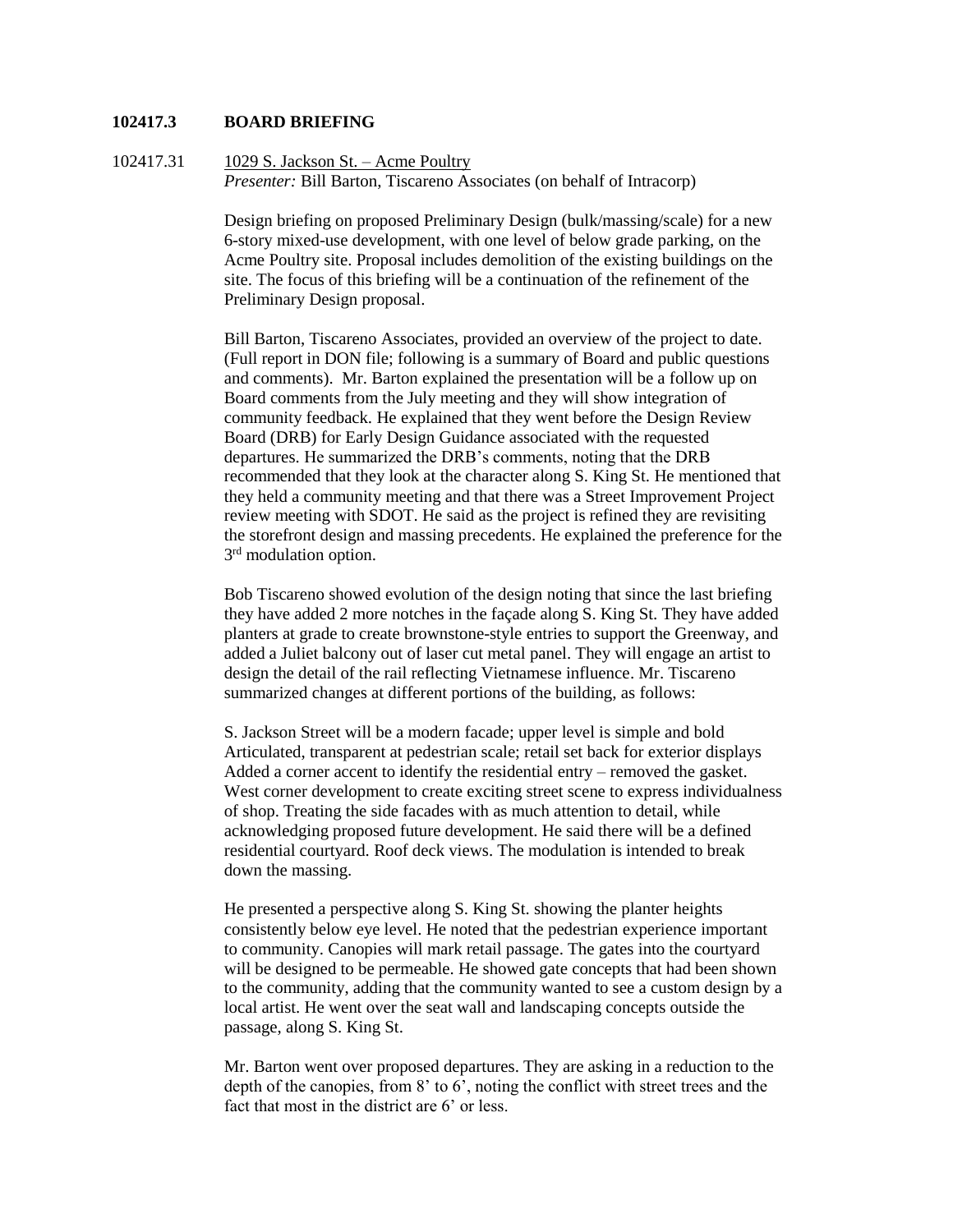Public Comment: There was no public comment.

Board Discussion:

Ms. Frestedt noted that a lot of information was covered and encouraged the Board to comment on the Preliminary Design elements (bulk/massing/scale).

#### Upper Mass

Ms. Hsie thanked the applicants for a thorough presentation and summary of community input. She noted the overall thought and care that has been put into the building. She encouraged the team to draw connections to brick and industrial buildings found in the area. She said she'd like to see team take a step forward in referencing patterns and proportions and cultural references. How does the building tie in to the culture of the neighborhood? For instance, she noted that the Thai Binh project drew inspiration from screen patterns in Vietnam.

Mr. Barton said what has been shown is not representative of the full extent of community outreach and Friends of Little Saigon (FOLS) input. He said there is not a strong typology in Little Saigon but a desire for wall tiles. He referenced the focus on retailers and streetscape. There was strong guidance to get a local artist for the street level King Street gate design; use same panels for Juliet panels.

Mr. Tiscareno said there is not a lot to draw from. They studied buildings for how to approach and tie in contemporarily to a culturally rich setting. He said they are trying to create interesting fabric for the upper level mass

Mr. Barton said they are pushing for more exciting commercial; they are starting conservatively and are proposing to go more sleek and modern

Mr. Tiscareno noted the influence of Asian Plaza development that is proposed across S. Jackson.

Ms. Leong said it is beautiful; she appreciates the texture. She said what she'd like to see how is how the building specifically ties to the community via symbols, colors, plantings, landscaping, holidays celebrated, patterns in metal, wood, color of door. She said there are so many opportunities to reflect the cultural context.

Lis Soldano, Intracorp, said they sent a marketing firm to get input on cultural aspects, vision, detail. They just got feedback and it hasn't been incorporated yet.

Ms. Leong said retail can be a wonderful beautiful blend residential and commercial with greenery.

Mr. Martin said he wanted to focus on S. Jackson. He asked clarifying questions about the concept for the residential massing on that façade, focused on the NW corner.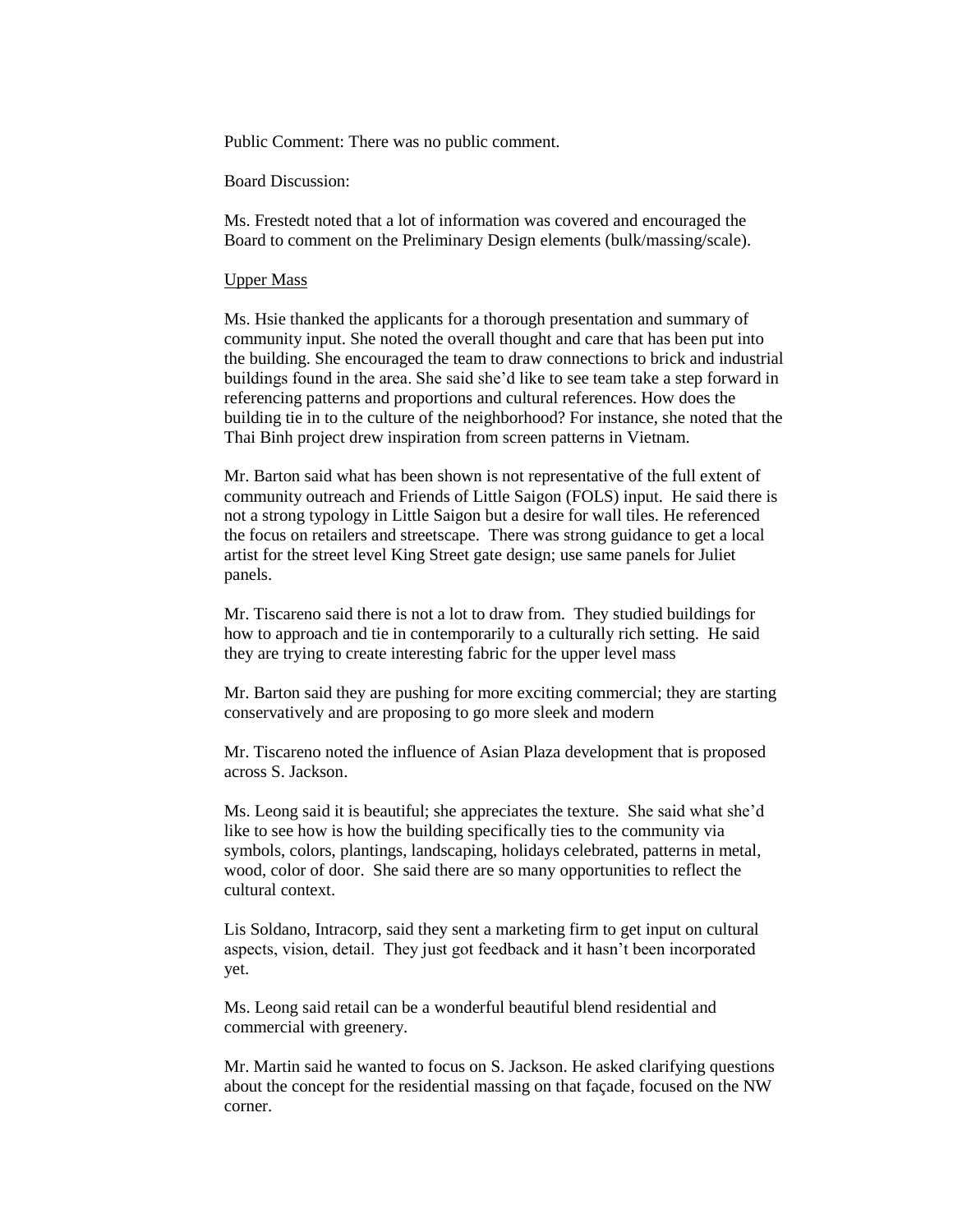There was a question as to whether or not a portion of the façade was proud of the rest and how that concept and massing expressions can extend beyond the NW corner.

Mr. Martin said the progression is successful and the use of breaks on S. King Street are positive. He wondered if there is a way to to incorporate Vietnamese patterns, rhythm, explore windows on the upper levels. The overall strategy is successful.

Ms. Leong appreciated the texture but don't see as much on east façade.

Mr. Tiscareno said they are looking at ways to have the upper level façade connect to the market passage.

Ms. Hsie said it is well done; successful and have done it through proportion and brought continuity to the entire building. She said the most successful projects that the board has seen have been able to successfully address to how they've integrated concept images into building design. She expressed interest in seeing more of the concept images and influences for this project.

Mr. Martin agreed.

Ms. Hsie said she appreciated the window and storefront proportions; they're compatible with other buildings in the District.

Mr. Barton said it is deliberate, not random.

Ms. Leong commented on materials shown. She asked if the brick and wood are real.

Mr. Barton said the brick is; the wood is "wood-like".

Ms. Frestedt noted the distinction made on a recent building with Nichiha Cedar panels used as accent. She said the Board has discouraged use of faux materials, citing the Secretary of the Interior's Standards and preferences in the code. The board found that depending on how and where used faux wood might be acceptable.

Ms. Hsie said she appreciated that they wanted to add warmth. In the other project, the Nichiha did that; it has a wood texture and color throughout and depth. She noted Nichiha is unlike vinyl which has a flat surface and is not woodlike. She noted the difference between quality of products.

Mr. Martin said that in other application the material is used as an accent, not on a large section.

There was discussion about the transition between the adjacent site to the east.

Ms. Frestedt cited graffiti issues on the retaining wall at Hing Hay Park.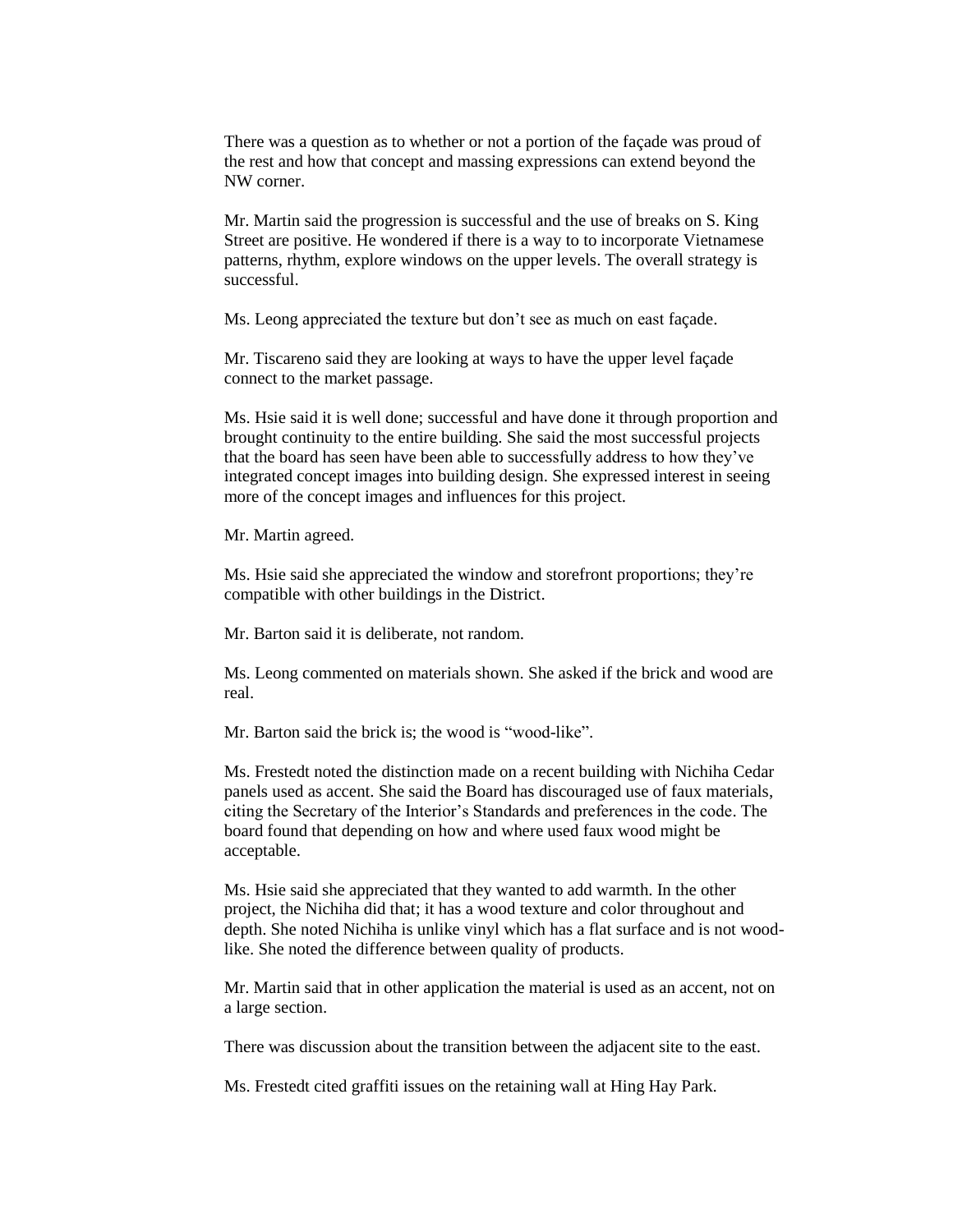Mr. Barton said they will put in a hedge which will mask the retaining wall until something is developed next door.

Mr. Martin asked about the proposed materials along King.

Mr. Barton said they will use a darker more modern brick. Noted the different canopy style (commercial will be brighter; residential, muted), and board form concrete.

Ms. Leong asked about the planter height.

Mr. Barton said they will keep them at or below 5'6"; initially they had some at  $8^\circ$ .

Ms. Hsie asked the reason for adding bays on King Street.

Mr. Tiscareno said it is to break down the scale; they reinforce a finer scale and add more articulation. He said King Street is a green street and there are terraces there.

Ms. Chan asked about outreach in the Vietnamese community and if being conducted in Vietnamese. If not, she recommends that is is.

Ms. Soldano said at the SCIDPDA community meeting about development there were interpreters there. They have not done so since the first meeting, although it is a good idea.

Mr. Barton said he heard good comments about bulk, mass and scale. He said he hears that the Board supports the proposed approach on King Street, the gates, and the commercial and residential character.

Mr. Martin said the strategy overall is successful. He said the awnings are reflective of others in the district. He recommends bringing in patterns and breaks to inform the cultural context.

Board members did not object to the proposed departures.

## **102417.4 BOARD BUSINESS**

*The following is a continuation of the discussion that took place at the beginning of the meeting.* 

In response to a question from the Board, Ms. Frestedt explained that work groups will be set up around Guidelines jurisdiction and how the process is structured. She said to be sure the stakeholders have an opportunity to be part of the discussion. She said the meeting has to be publicly noticed. She said a consultant will be hired to draft Guidelines and finalize the layout. She said a facilitator will facilitate discussion.

Ms. Hsie asked about boundary changes.